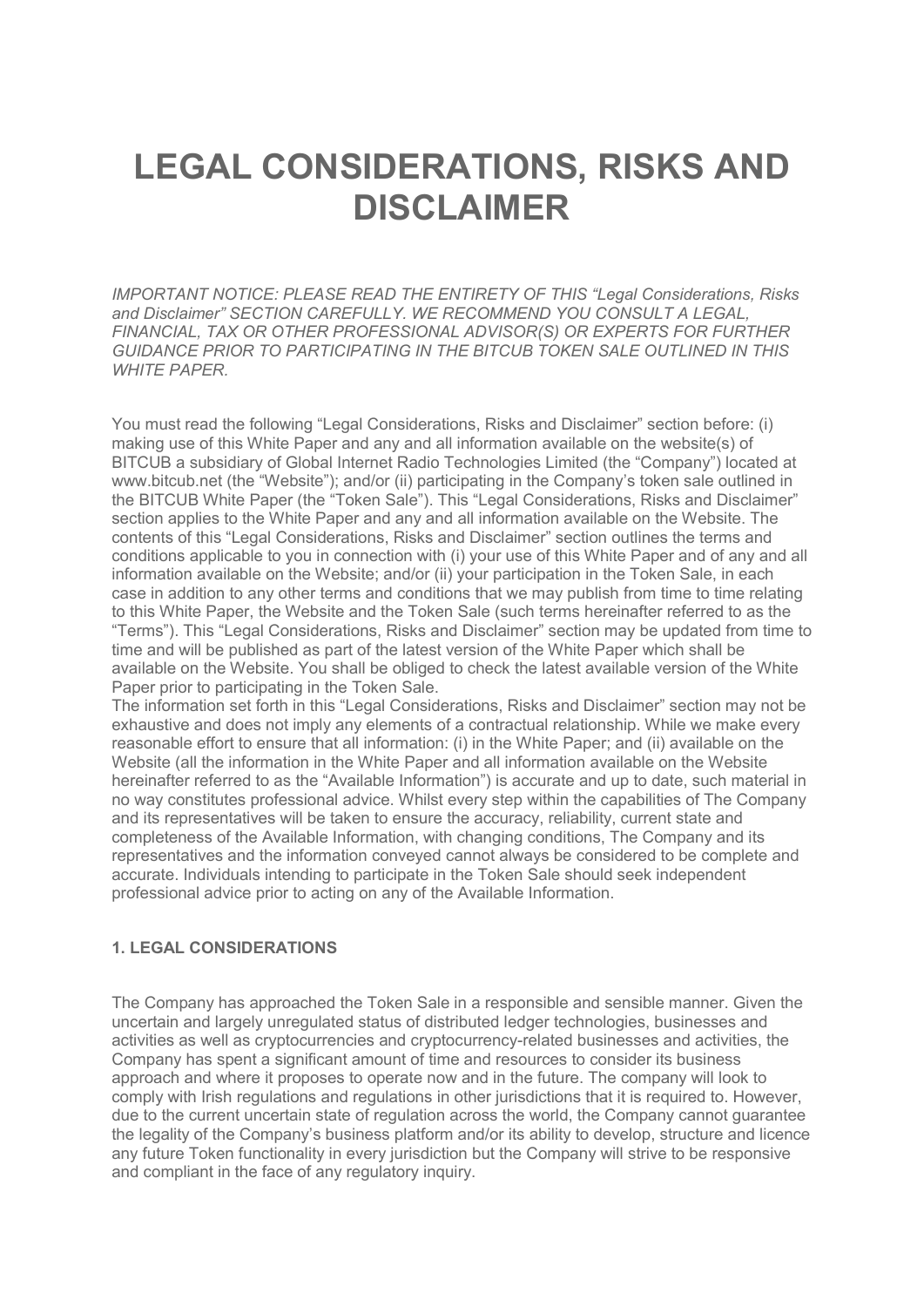The Tokens are functional utility tokens designed for the Company's business platform. The Tokens are not securities. In the event that you purchase Tokens, your purchase cannot be refunded or exchanged by The Company. The Company does not recommend purchasing Tokens for speculative investment purposes. Until determined by Company Representatives, Tokens do not entitle you to any equity, governance, voting or similar right or entitlement in the Company or in any of its affiliated companies. Tokens are sold as digital assets, similar to downloadable software, digital music and the like. The Company does not recommend that you purchase Tokens unless you have taken independent professional advice.

# 2. REGIONAL RESTRICTIONS

Citizens, nationals, residents (tax or otherwise) and/or green card holders of each of: (i) the United States of America; (ii) Singapore; (iii) South Korea; (iv) the People's Republic of China; or (v) any other jurisdiction which prohibits the possession, dissemination or communication of the Available Information and/or prohibits participation in the Token Sale or the purchase of Tokens or any such similar activity (collectively the "Restricted Jurisdictions") or any other Restricted Persons are not permitted to participate in the Token Sale. The term "Restricted Persons" refers to any firm, company, partnership, trust, corporation, entity, government, state or agency of a state or any other incorporated or unincorporated body or association, association or partnership (whether or not having separate legal personality) that is established and/or lawfully existing under the laws of a Restricted Jurisdiction (including in the case of United States of America, under the federal laws of the United States of America or under the laws of any of its States). The Company's BCU tokens (BITCUB Token) described in the White Paper (the "Tokens") are not intended to constitute, and shall not constitute, securities in any jurisdiction. The White Paper does not constitute a prospectus or offer document of any sort and the Available Information is not intended to constitute an offer of securities or a solicitation for investment in securities in any jurisdiction. The Company does not provide any opinion or any advice to purchase, sell, or otherwise transact with Tokens and the presentation, publication or communication of all or any part of the Available Information shall not form the basis of, or be relied upon in connection with, any contract or investment decision.

# 3. NO ADVICE

No part of the Available Information should be considered to be business, legal, financial or tax advice regarding the Company, the Tokens, the Token Sale or any of the matters to which all or any part of the Available Information relates. You should consult your own legal, financial, tax or other professional advisor regarding the Available Information. You should be aware that you may be required to bear the financial risk of any purchase of Tokens for an indefinite period of time.

#### 4. LIMITATION OF LIABILITY

In no event shall the Company or any current or former employees, officers, directors, partners, trustees, representative, agents, advisors, contractors, or volunteers of the Company (hereinafter the "Company Representatives") be liable for:

(i) any loss of profits, lost savings or incidental, indirect, special or consequential damages, arising out of your use or inability to use the services or products or Tokens offered by the Company or the breach of any of these Terms by you or by any third party;

(ii) any security risk such as hacker attacks, loss of password, loss of private key, or similar; (iii) mistakes or errors in code, text, or images involved in the Token Sale or in any of the Available Information; or

(iv) any information contained in the Available Information or any expectation promise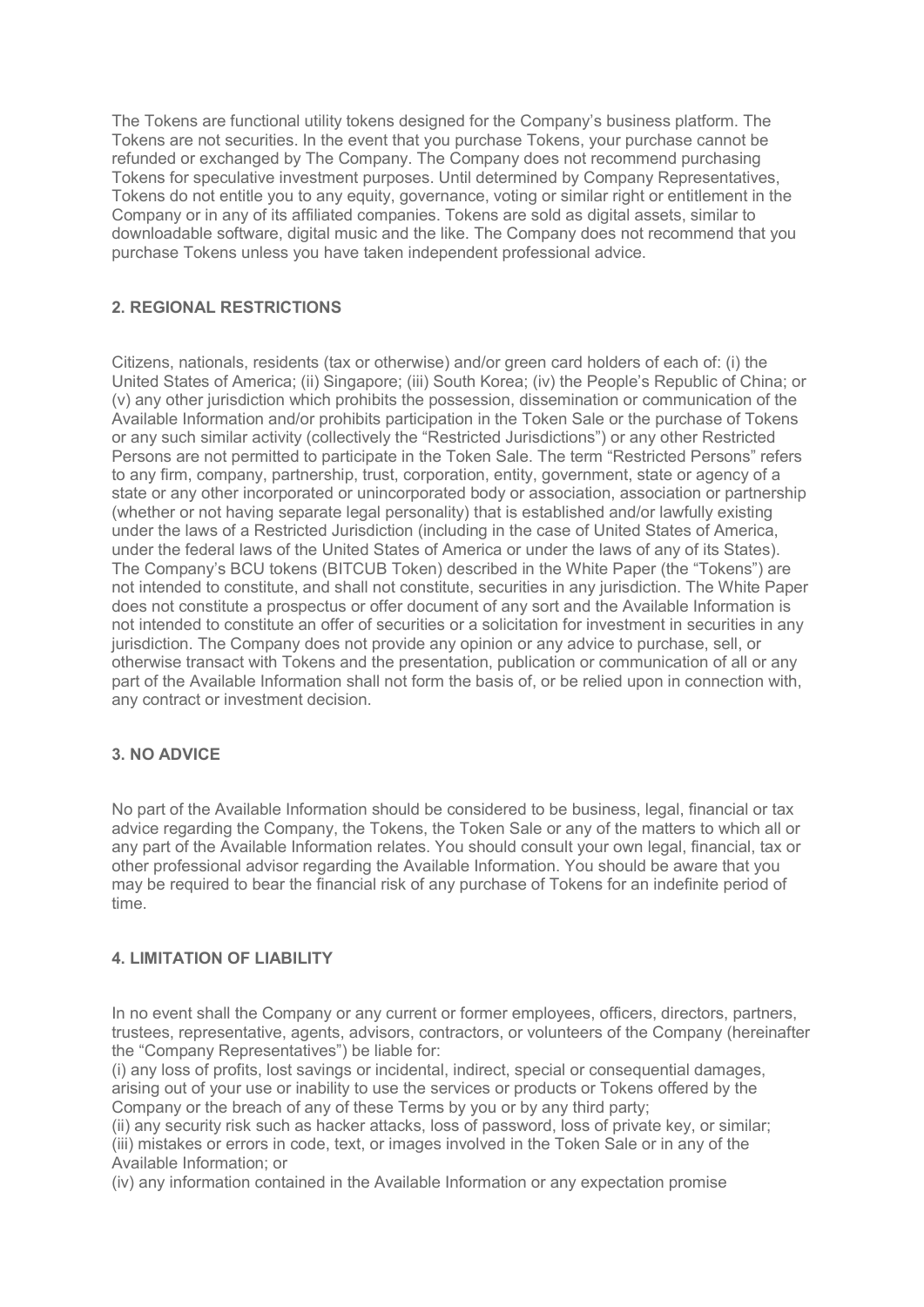representation or warranty arising (or purportedly arising) therefrom;

(v) any losses resulting from the volatility in pricing of Tokens in any countries and on any exchange or market (regulated, unregulated, primary, secondary or otherwise);

(vi) any losses or damages arising out of or in connection with the purchase, use, sale or otherwise of the Tokens; or

(vii) arising out of or in any way connected to your failure to properly secure any private key to a wallet containing Tokens,(collectively, the "Excluded Liability Matters").

The Available Information (including the Website and the White Paper) and the Tokens are provided on an "as is" basis and without any warranties of any kind, either expressed or implied. You assume all responsibility and risk with respect to your use of the Available Information and purchasing of any amount of Tokens and their use. If applicable law does not allow all or any part of the above limitation of liability to apply to you, the limitations will apply to you only to the maximum extent permitted by applicable law.

To the maximum extent permitted by applicable law, you hereby irrevocably and unconditionally waive: (i) all and any claims (whether actual or contingent and whether as an employee, office holder, trustee or in any other capacity whatsoever or howsoever arising) including, without limitation, claims for or relating to the Excluded Liability Matters, any payment or repayment of monies, indemnity or otherwise that you may have against the Company or against any of the Company Representatives; and (ii) release and discharge the Company and all of the Company Representatives from any and all liability (of whatsoever nature or howsoever arising) it or they may have to you. If for any reason you hereafter bring or commence any action or legal proceeding in respect of any claim purported to be released and discharged pursuant to this paragraph or these Terms, or otherwise attempt to pursue any such claim against the Company or any Company Representative then you hereby irrevocably and unconditionally undertake to indemnify, and keep indemnified the Company and all Company Representatives fully on demand from and against:

(a) all liabilities or losses suffered by the Company or any Company Representative; and (b) all reasonable costs, charges and reasonable expenses (including without limitation reasonable legal costs and expenses) reasonably and properly incurred by the Company or any Company Representative, in each case by reason of or in connection with the bringing or commencement of such action or pursuit of such claim by you.

If any provision or part-provision of this "Legal Considerations, Risks and Disclaimer" section is or becomes invalid, illegal or unenforceable, it shall be deemed modified to the minimum extent necessary to make it valid, legal and enforceable. If such modification is not possible, the relevant provision or part-provision shall be deemed deleted. Any modification to or deletion of a provision or part-provision under this "Legal Considerations, Risks and Disclaimer" section shall not affect the validity and enforceability of the rest of this "Legal Considerations, Risks and Disclaimer" section.

#### 5. NO REPRESENTATION & WARRANTIES

The Company does not make or purport to make, and hereby disclaims, any representation, warranty or undertaking in any form whatsoever to any entity or person, including any representation, warranty or undertaking in relation to the truth, accuracy and completeness of any of the information set out in the Available Information. The Company will however, endeavour to do its utmost to maintain the accuracy of the Available Information.

# 6. REPRESENTATION & WARRANTIES BY YOU

By howsoever accessing and/or accepting possession or communication of all or any part of the Available Information, you represent and warrant (and shall be deemed to represent and warrant) to the Company on the date of such access or on the latest date on which you retain possession of all or any part of the Available Information as follows:

(a) you are over 18 (eighteen) years of age;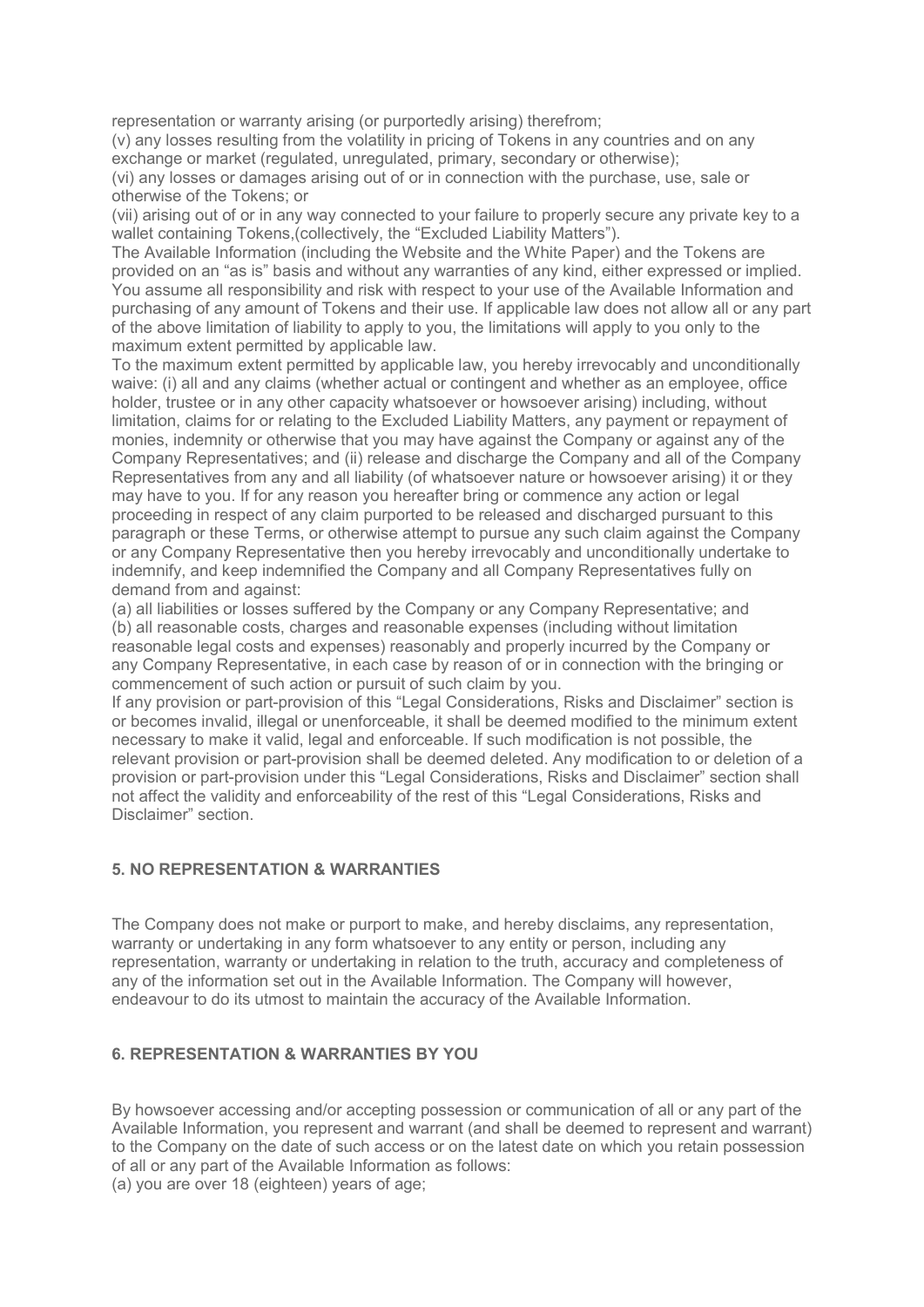(b) you agree and acknowledge that the Tokens do not constitute securities in any form in any jurisdiction:

(c) you agree and acknowledge that the Available Information (including the White Paper and the Website) does not constitute a prospectus or offer document of any sort and is not intended to constitute an offer of securities in any jurisdiction or a solicitation for investment in securities and you are not bound to enter into any contract or binding legal commitment and no cryptocurrency or other form of payment is to be accepted on the basis

of the Available Information;

(d) you agree and acknowledge that no regulatory authority has examined or approved of the Available Information, no action has been or will be taken under the laws, regulatory requirements or rules of any jurisdiction and the publication, distribution or dissemination of all or any part of the Available Information to you does not imply that the applicable laws, regulatory requirements or rules have been complied with;

(e) you agree and acknowledge that the Available Information, the undertaking and/or the completion of the Token Sale, or future trading of the Tokens on any exchange or market (regulated, unregulated, primary, secondary or otherwise), shall not be construed, interpreted or deemed by you as an indication of the merits of the Company, the Tokens, the Token Sale or the Available Information;

(f) the distribution or dissemination of the Available Information any part thereof or any copy thereof, or acceptance of the same by you, is not prohibited or restricted by the applicable laws, regulations or rules in your jurisdiction, and where any restrictions in relation to possession are applicable, you have observed and complied with all such restrictions at your own expense and without liability to the Company;

(g) you agree and acknowledge that in the case where you wish to purchase any Tokens, the Tokens are not to be construed, interpreted, classified or treated as:

(i) any kind of currency or commodity;

(ii) debentures, stocks or shares issued by any person or entity (whether the Company or otherwise);

(iii) rights, options or derivatives in respect of such debentures, stocks or shares;

(iv) rights under a contract for differences or under any other contract the purpose or

pretended purpose of which is to secure a profit or avoid a loss;

(v) units in a collective investment scheme;

(vi) units in a business trust;

(vii) derivatives of units in a business trust;

(viii) any other security or class of securities; or

(ix) any type of investment (as amended or re-enacted from time to time) or as such term might be construed under similar legislation in any other part of the world);

(h) you are fully aware of and understand that you are not eligible to purchase any Tokens or access the Available Information if you are a citizen, national, resident (tax or otherwise) and/or green card holder of a Restricted Jurisdiction or if you are a Restricted Person;

(i) you have a basic degree of understanding of the operation, functionality, usage, storage, transmission mechanisms and other material characteristics of cryptocurrencies, blockchain based software systems, cryptocurrency wallets or other related token storage mechanisms, blockchain technology and smart contract technology;

(j) you are fully aware and understand that in the case where you wish to purchase any Tokens, there are risks associated with:

(A) the Company and its business and operations;

- (B) the Tokens;
- (C) the Token Sale; and
- (D) relying or acting on all or any part of the Available Information;

(k) you agree and acknowledge that the Company is not liable for any indirect, special, incidental, consequential or other losses of any kind, in tort, contract or otherwise (including but not limited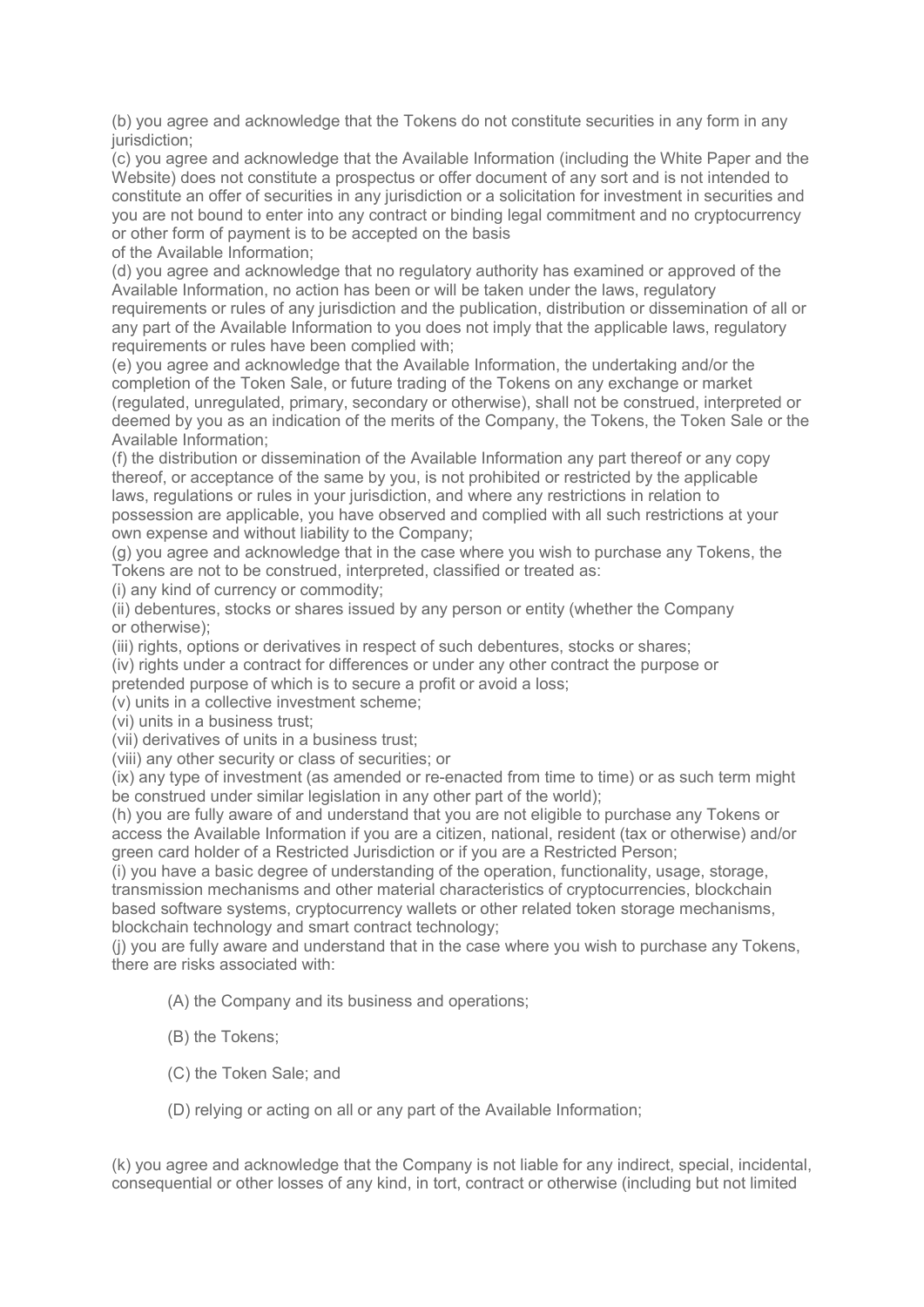to loss of revenue, income or profits, or loss of use or data, or loss of reputation, or loss of any economic or other opportunity of whatsoever nature or howsoever arising), arising out of or in connection with any acceptance of or reliance on the Available Information or any part thereof by you; and

(l) all of the above representations and warranties are true, complete, accurate and not misleading from the time of your last access to and/or possession of (as the case may be) the Available Information.

## 7. CAUTIONARY NOTE ON FORWARD-LOOKING STATEMENTS

All statements contained in the Available Information, statements made in any press releases or in any place accessible by the public and oral statements that may be made by the Company or the Company Representatives (as the case may be), that are not statements of historical fact, constitute "forward looking statements". Some of these statements can be identified by forwardlooking terms such as "aim", "target", "anticipate", "believe", "could", "estimate", "expect", "if", "intend", "may", "plan", "possible", "probable", "project", "should", "would", "will" or other similar terms. However, these terms are not the exclusive means of identifying forward-looking statements. All statements regarding the Company's financial position, business strategies, plans and prospects and the future prospects of the industry which the Company is in are forwardlooking statements. These forward-looking statements, including but not limited to statements as to the Company's revenue profitability and growth, expected revenue profitability and growth, prospects, future plans, other expected industry trends and other matters discussed in the Available Information regarding the Company are matters that are not historic facts, but only estimations and predictions. The Company makes no representation or warranty on having made any predictions or estimates or expectations on the basis of any formula, any mathematical or scientific modelling or forecast, or having made any due and proper enquiries or having undertaken any independent research or studies or otherwise. These forward-looking statements involve known and unknown risks, uncertainties and other factors that may cause the actual future results, performance or achievements of the Company to be materially different from any future results, performance or achievements expected, expressed or implied by such forwardlooking statements. These factors include, amongst others:

(a) changes in political, social, economic and stock or cryptocurrency market conditions, and the regulatory environment in the countries in which the Company conducts its business and operations;

(b) the risk that the Company may be unable or execute or implement its business strategies and future plans:

(c) changes in interest rates and exchange rates of fiat currencies and cryptocurrencies;

(d) changes in the anticipated growth strategies and expected internal growth of the Company; (e) changes in the availability and fees payable to the Company in connection with its business

and operations; (f) changes in the availability and salaries of employees who are required by the Company to operate its business and operations;

(g) changes in preferences of customers of the Company;

(h) changes in competitive conditions under which the Company operates, and the ability of the Company to compete under such conditions;

(i) changes in the future capital needs of the Company and the availability of financing and capital to fund such needs;

(j) war or acts of international or domestic terrorism;

(k) occurrences of catastrophic events, natural disasters and acts of God that affect the businesses and/or operations of the Company;

(l) other factors beyond the exclusive control of the Company; and

(m) any risk and uncertainties associated with the Company and its business and operations, the Tokens, the Token Sale and reliance on all or any part of the Available Information. All forwardlooking statements made by or attributable to the Company or Company Representatives are expressly qualified in their entirety by such factors. Given that risks and uncertainties that may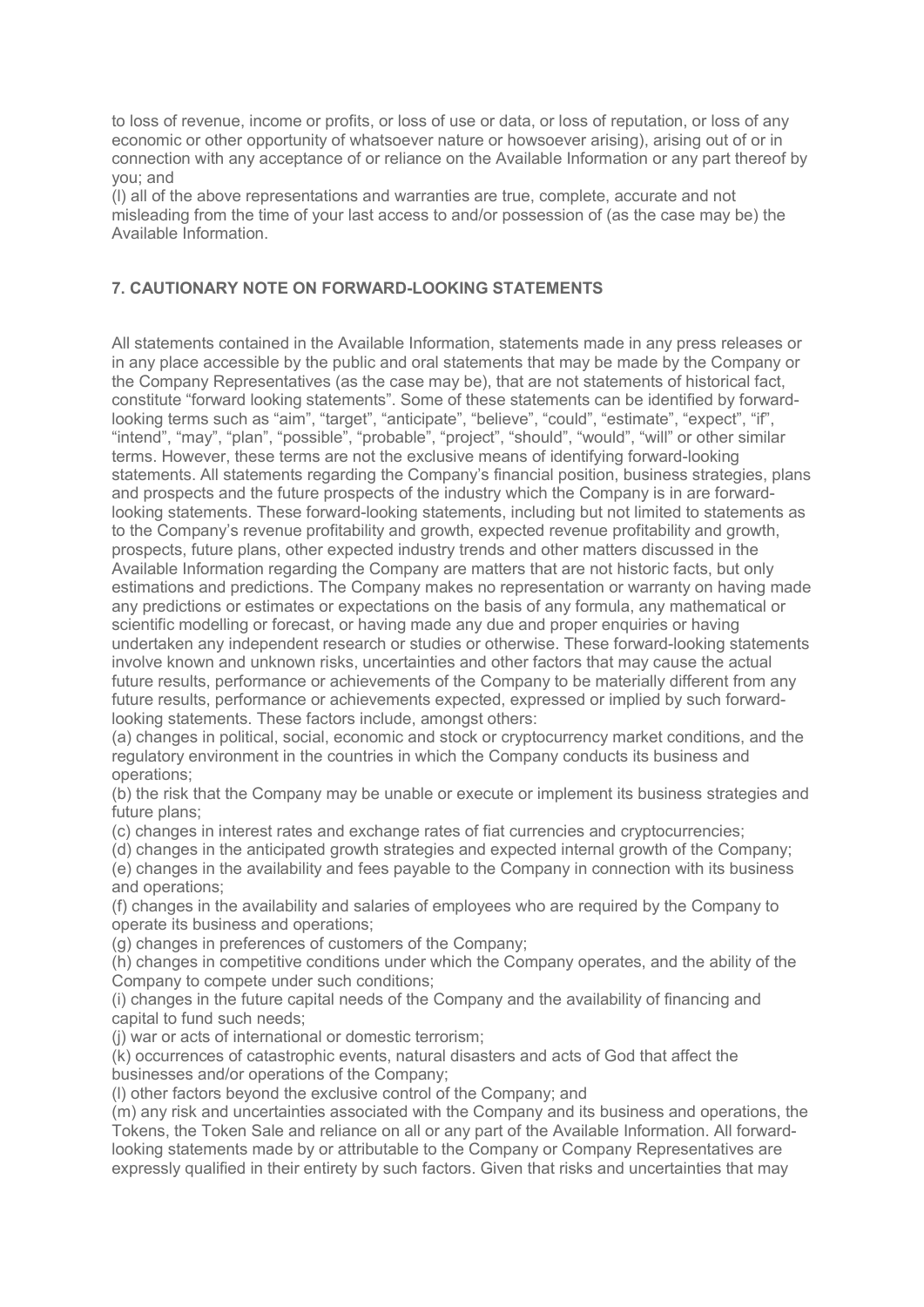cause the actual future results, performance or achievements of the Company to be materially different from that expected, expressed or implied by the forward-looking statements in the Available Information, undue reliance must not be placed on these statements. These forwardlooking statements are applicable only as of the date of publication of the White Paper and the latest date that the Website has been updated. Neither the Company nor the Company Representatives nor any other person represents, warrants and/or undertakes that the actual future results, performance or achievements of the Company will be as discussed in those forward-looking statements. The actual results, performance or achievements of the Company may differ materially from those anticipated in these forward-looking statements. Nothing contained in the Available Information is or may be relied upon as a promise, representation or undertaking as to the future performance or policies of the Company. Further, the Company disclaims any responsibility to update any of those forward-looking statements or publicly announce any revisions to those forward-looking statements to reflect future developments, events or circumstances, even if new information becomes available or other events occur in the future.

# 8. RISK FACTORS

You should carefully consider and evaluate each of the following risk factors and all other information contained in these Terms before deciding to participate in the Token Sale. To the best of the Company's knowledge and belief, all risk factors which are material to you in making an informed judgment to participate in the Token Sale have been set out below. If any of the following considerations, uncertainties or material risks develops into actual events, the business, financial position and/or results of operations of the Company and the maintenance and level of usage of the Tokens could be materially and adversely affected. In such cases, the trading price of Tokens (in the case where they are listed on an exchange or market (regulated, unregulated, primary, secondary or otherwise)) could decline due to any of these considerations, uncertainties or material risks, and you may lose all or part of your Tokens or the economic value thereof.

### 8.1 RISKS RELATING TO PARTICIPATION IN THE TOKEN SALE

#### There is no prior market for Tokens and the Token Sale may not result in an active or liquid market for the Tokens.

Prior to the Token Sale, there has been no public market for the Tokens. Although the Company may use reasonable endeavours to seek the approval for availability of the Tokens for trading on a cryptocurrency exchange or market, there is no assurance that such approval will be obtained. Furthermore, even if such approval is granted by a cryptocurrency exchange, there is no assurance that an active or liquid trading market for the Tokens will develop, or if developed, will be sustained after the Tokens have been made available for trading on such market. There is also no assurance that the market price of the Tokens will not decline below the original or issue purchase price (the "Purchase Price"). The Purchase Price may not be indicative of the market price of the Tokens after they have been made available for trading on a market. A Token is not a currency issued by any central bank or national, supra-national or quasi-national organisation, nor is it backed by any hard assets or other credit nor is it a commodity in the traditional sense of that word. The Company is not responsible for, nor does it pursue, the circulation and trading of Tokens on any market. Trading of Tokens will merely depend on the consensus on its value between the relevant market participants. No one is obliged to purchase any Token from any holder of the Token, including the purchasers, nor does anyone guarantee the liquidity or market price of Tokens to any extent at any time. Furthermore, Tokens may not be resold to purchasers who are citizens, nationals, residents (tax or otherwise) and/or green card holders of Restricted Jurisdictions or to Restricted Persons or to purchasers in any other jurisdiction where the purchase of Tokens may be in violation of applicable laws. Accordingly, the Company cannot ensure that there will be any demand or market for Tokens, or that the Purchase Price is indicative of the market price of Tokens after they have been made available for trading on any cryptocurrency exchange or market.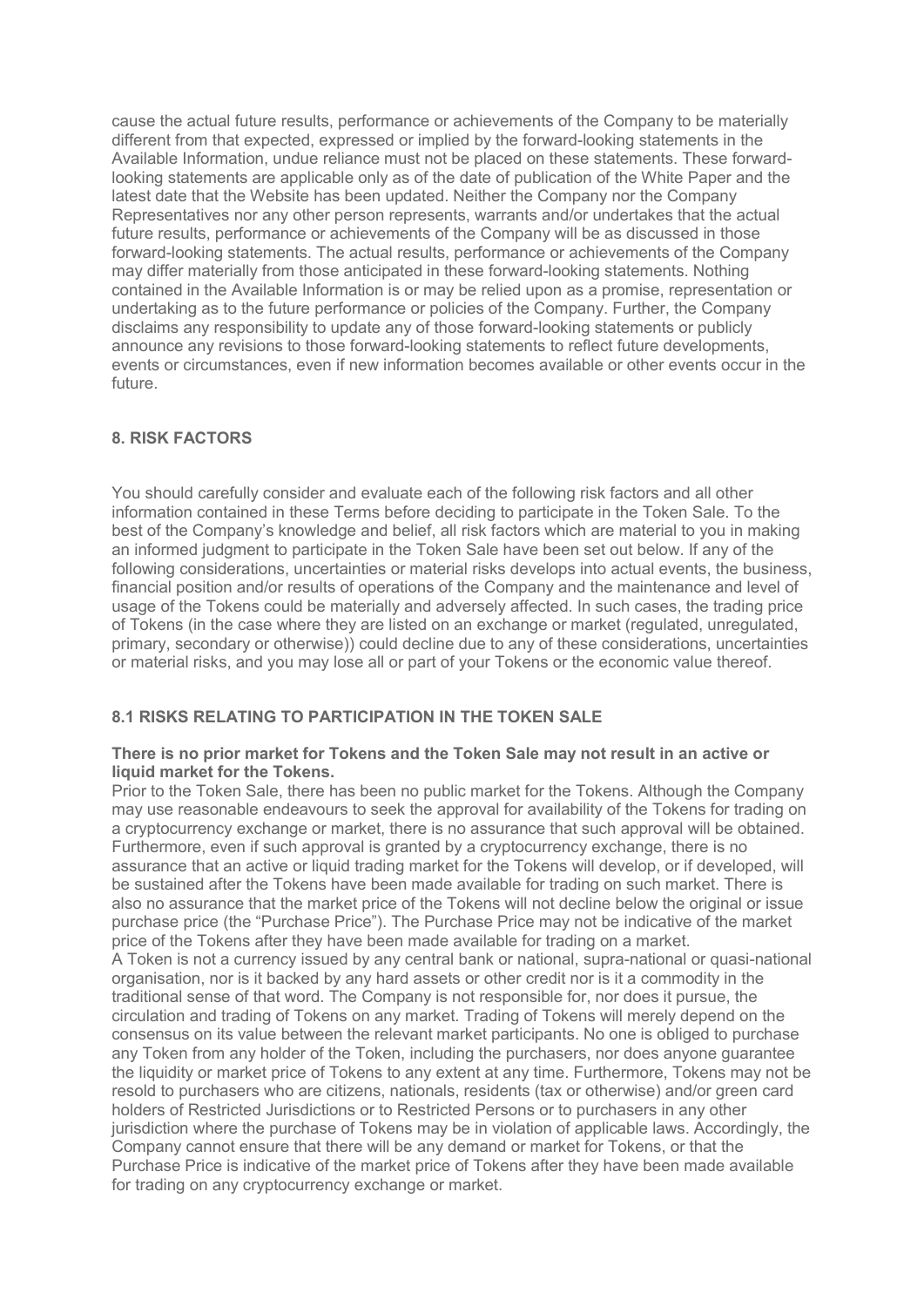### Future sales or issuance of the Tokens could materially and adversely affect the market price of Tokens.

Any future sale or issuance of the Tokens would increase the supply of Tokens in the market and this may result in a downward price pressure on the Token. The sale or distribution of a significant number of Tokens outside of the Token Sale (including but not limited to the sales of Tokens undertaken after the completion of the initial crowdsale, issuance of Tokens to persons other than purchasers for purposes of community initiatives, business development, academic research, education and market expansion and issuance of Tokens as a reward to users of the Company's business platform or otherwise), or the perception that such further sales or issuance may occur, could adversely affect the trading price of the Tokens.

## Negative publicity may materially and adversely affect the price of the Tokens.

Negative publicity involving the Company, the Company's business platform, the Tokens or any of the key personnel of the Company and/or regulation of distributed ledger technologies, cryptocurrencies and/or crowdsales of tokens in any jurisdiction, may materially and adversely affect the market perception or market price of the Tokens, whether or not it is justified.

## The Company may not be able to pay any anticipated rewards in the future.

Although it is The Company's intention to reward holders of the Token, there is no assurance that there will be sufficient engagement in the Company's business platform such that you will receive any rewards anticipated to be distributed to active users of the Company's business platform. Further, even in the event there is substantial engagement and interactions among the users of the Company's business platform, there is no assurance you personally will receive any part of the rewards. This is because the ability of the Company to pay any reward to you will depend on the future results of operations and the future business and financial condition of the Company, and there is no assurance of the future results of operations and the future business and financial condition of the Company.

#### There is no assurance of any success of the Company's business platform or any future Token functionality.

The value of, and demand for, the Tokens hinges heavily on the performance of the Company's business platform and the continuous active engagement of its users and success of its contemplated business lines. There is no assurance that the Company's business platform will gain or continue to gain traction. Furthermore, there is no assurance that any future Token functionality will be realised. While the Company has made every effort to provide a realistic estimate, there is also no assurance that the funds raised in the Token Sale will be sufficient for the development of the Company's business platform and/or for the proper development, structuring and licensing of the anticipated future Token functionality. For the foregoing or any other reason, the development of the Company's business platform and launch of the anticipated Token functionality may not be completed and there is no assurance that it will be launched as planned. As such, distributed Tokens trading price may be impacted, resulting in significant reduction in the value of the Token.

#### The trading price of the Tokens may fluctuate following the Token Sale.

The prices of cryptographic tokens in general tend to be relatively volatile and can fluctuate significantly over short periods of time. The demand for, and the corresponding market price of, the Tokens may fluctuate significantly and rapidly in response to, among others, the following factors, some of which are beyond the control of the Company:

(a) new technical innovations;

(b) analysts' speculations, recommendations, perceptions or estimates of the Token's market price or the Company's financial and business performance;

(c) changes in market valuations and token prices of entities with businesses similar to that of the Company that may be listed on the same cryptocurrency exchanges or markets as the Tokens; (d) announcements by the Company of significant events, for example partnerships, sponsorships or new product developments;

(e) fluctuations in market prices and trading volume of cryptocurrencies on cryptocurrency exchanges or markets;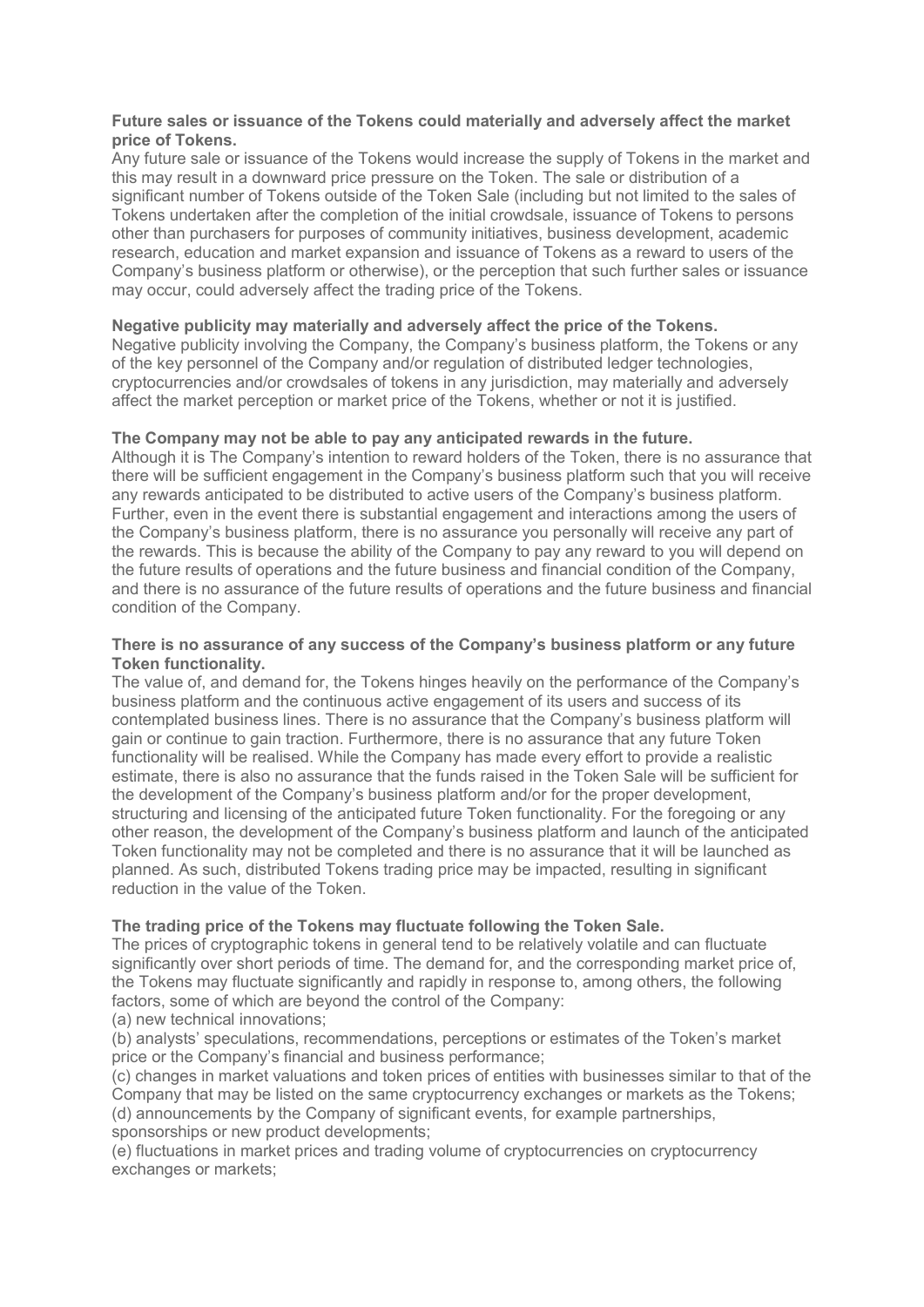(f) additions or departures of key personnel of the Company;

(g) success or failure of the Company's management in implementing business and growth strategies; and/or

(h) changes in conditions affecting the blockchain or financial technology industry, the general economic conditions or market sentiments, or other events or factors.

#### The funds raised in the Token Sale are exposed to risks of theft.

The Company will make every effort to ensure that the funds received from the Token Sale will be securely held in an offline wallet, with access thereto by private keys held by reputable and trusted parties. Further, the Company may make every effort to ensure that the funds received by it from Token Sale will be securely held through the implementation of security measures. Notwithstanding such security measures, there is no assurance that there will be no theft of the cryptocurrencies as a result of hacks, sophisticated cyber-attacks, distributed denials of service or errors, vulnerabilities or defects on the Token Sale website, in the smart contract(s) on which the wallet and the Token Sale relies, on any blockchain, or otherwise. Such events may include, for example, flaws in programming or source code leading to exploitation or abuse thereof. In such event, even if the Token Sale is completed, the Company may not be able to receive the cryptocurrencies raised and the Company may not be able to use such funds for the development of the Company's business platform and/or for launching any future Token functionality. In such case, the launch of the Company's business platform and the structuring and licensing of any future Token functionality might be temporarily or permanently curtailed. As such, distributed Tokens may hold little worth or value and this would impact their trading price.

# 8.2 RISKS RELATING TO THE COMPANY

## The Company's business platform.

Any events or circumstances which adversely affect the Company or any of its successor or affiliated operating entities may have a corresponding adverse effect on the Company's business platform and/or on any future Token functionality, including but not limited to the development, structuring and launch of the Company's business platform and of any future Token functionality. Such adverse effects would correspondingly have an impact on the utility, liquidity, and the trading price of the Tokens.

Although every measure will be taken to ensure the effective, efficient and successful management of operations, the risk exists that The Company may be materially and adversely affected if its ability to effectively manage its operations as its business develops and evolves, which would have a direct impact on its ability to maintain or operate the Company's business platform and/or develop, structure and/or licence any future Token functionality.

The financial technology and cryptocurrency industries in which the Company competes have grown rapidly over the past few years and continue to evolve in response to new technological advances, changing business models, shifting regulations and other factors. As a result of this constantly changing environment, the Company may face operational difficulties in adjusting to the changes, and the sustainability of the Company will depend on its ability to manage its operations, ensure that it hires qualified and competent employees, and provides proper training for its personnel. As its business evolves, the Company must also expand and adapt its operational infrastructure. The Company's business will in part rely on its blockchain-based software systems, cryptocurrency wallets or other related token storage mechanisms, blockchain technology and smart contract technology. All of these systems, tools, and skillsets represent complex, costly, and rapidly changing technical infrastructure. In order to demonstrate continued ability to effectively manage technical support infrastructure for the Company's business platform, the Company will need to continue to upgrade and improve its data systems and other operational systems, procedures, and controls.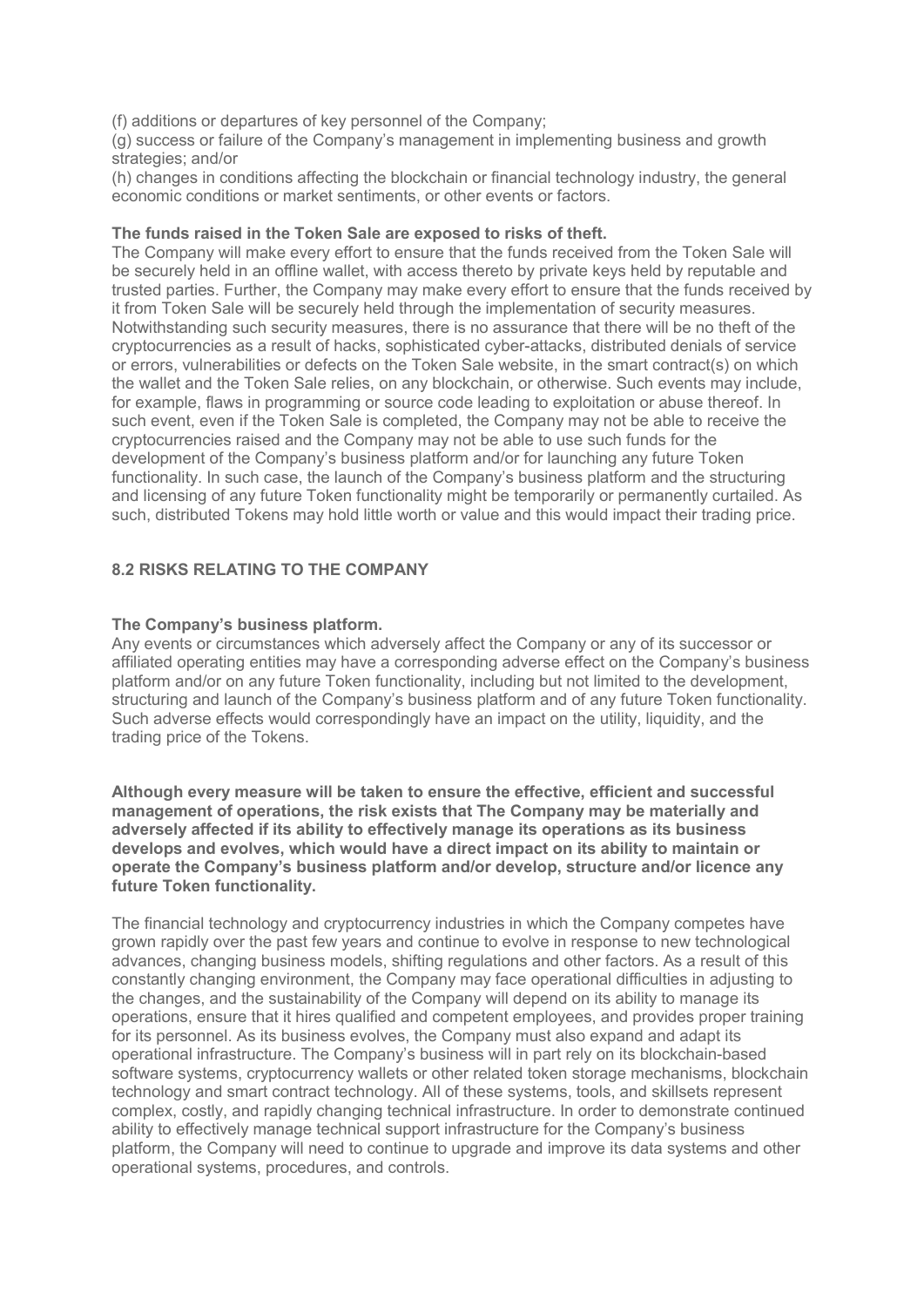These upgrades and improvements will require a dedication of resources and are likely to be complex and increasingly rely on hosted computer services from third parties that the Company does not or will not control. If the Company is unable to adapt its systems and organisation in a timely, efficient, and cost-effective manner to accommodate changing circumstances, its business, financial condition and/or results of operations may be adversely affected. If the third parties whom the Company relies on are subject to a security breach or otherwise suffer disruptions that impact the services the Company uses, the integrity and availability of its internal information could be compromised, which may consequently cause the loss of confidential or proprietary information and/or economic loss. The loss of financial, labour or other resources, and any other adverse effect on the Company's business, financial condition and/or operations, would have a direct adverse effect on the Company's ability to maintain or operate the Company's business platform and/or to develop, structure and/or license the anticipated future Token functionality. Any adverse effects affecting the Company business or technology are likely to also adversely impact the utility, liquidity, and trading price of the Tokens.

#### Although The Company will deploy systems that are carefully selected based on the performance criteria laid out in the White Paper, The Company may at some stage experience system failures, unplanned interruptions in its network or services, hardware or software defects, security breaches or other causes that could adversely affect the Company's infrastructure network, and/or the Company's business platform.

The Company is not able to anticipate when there would be occurrences of hacks, cyber-attacks, distributed denials of service or errors, vulnerabilities or defects in: The Company's business platform, in the smart contracts on which the Company or the Company's business platform relies, or on Ethereum or any other blockchain. Such events may include, for example, flaws in programming or source code leading to exploitation or abuse thereof. The Company may not be able to detect such hacks, cyber-attacks, distributed denials of service errors vulnerabilities or defects in a timely manner, and may not have sufficient resources to efficiently cope with multiple service incidents happening simultaneously or in rapid succession.

The Company's network or services, which would include the Company's business platform and, if successfully structured, developed, licensed and launched, the future Token functionality, could be disrupted by numerous events, including natural disasters, equipment breakdown, network connectivity downtime, power losses, or even intentional disruptions of its services, such as disruptions caused by software viruses or attacks by unauthorized users, some of which are beyond the Company's control. There can be no assurance that cyber-attacks, such as distributed denials of service, will not be attempted in the future or that the Company's security measures will be effective. The Company may be prone to attacks on its infrastructure intended to steal information about its technology, financial data or user information or take other actions that would be damaging to the Company and/or holders of the Tokens. Any significant breach of the Company's security measures or other disruptions resulting in a compromise of the usability, stability, and security of the Company's business platform may adversely affect the utility, liquidity and/or trading price of the Tokens.

#### The Company may in the future be dependent in part on the location and data centre facilities of third parties.

Although the Company aims to use distributed ledger technology, The Company's future infrastructure network may be established in part through servers which it owns and/or houses at the location facilities of third parties, and/or servers that it rents at data centre facilities of third parties. If the Company is unable to renew its data facility leases on commercially reasonable terms or at all, the Company may be required to transfer its servers to a new data centre facility and may incur significant costs and possible service interruption in connection with the relocation. These facilities are also vulnerable to damage or interruption from, among others, natural disasters, arson, terrorist attacks, power losses, and telecommunication failures.

Additionally, the third-party providers of such facilities may suffer a breach of security as a result of third-party action, employee error, malfeasance or otherwise, and a third party may obtain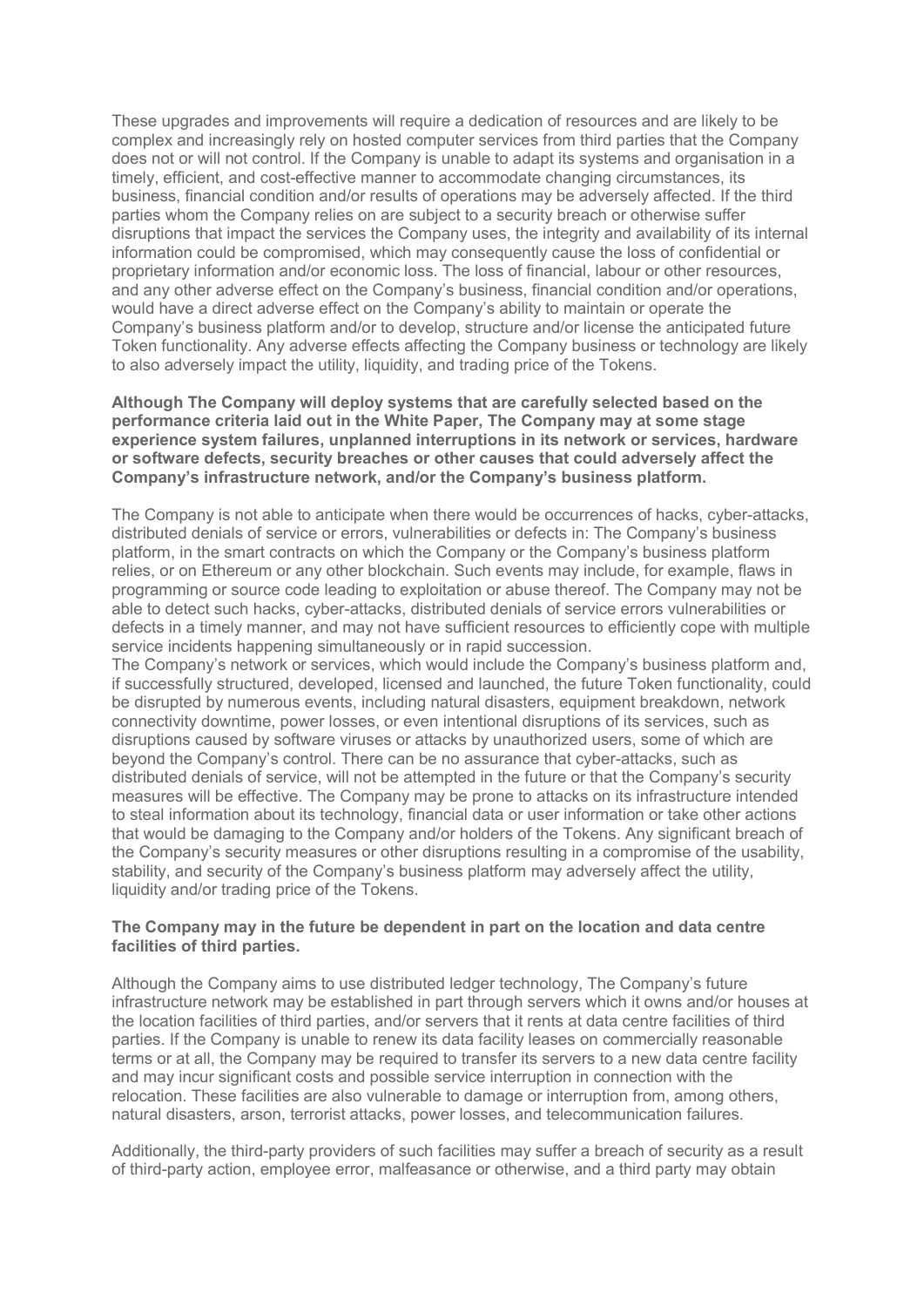unauthorised access to the data in such servers. The Company and the providers of such facilities may be unable to anticipate these techniques or to implement adequate preventive measures.

## General global market and economic conditions may have an adverse impact on the Company's operating performance, results of operations and/or cash flows.

The Company could continue to be affected by general global economic and market conditions. Challenging economic conditions worldwide have from time to time, contributed, and may continue to contribute, to slowdowns in the information technology industry at large. Weakness in the economy could have a negative effect on the Company's business, operations and financial condition, including decreases in revenue and operating cash flows, and inability to attract future equity and/or debt financing on commercially reasonable terms. Additionally, in a down-cycle economic environment, the Company may experience the negative effects of a slowdown in trading and usage of the Company's business platform and may delay or cancel the development, structuring, licensing and/or launch of the anticipated Token functionality. Suppliers on which the Company relies for servers, bandwidth, location and other services could also be negatively impacted by economic conditions that, in turn, could have a negative impact on the Company's operations or expenses. There can be no assurance, therefore, that current economic conditions or worsening economic conditions or a prolonged or recurring recession will not have a significant, adverse impact on the Company's business, financial condition and results of operations, and hence, the Company's business platform and/or the ability to develop, structure, license and/or launch any future Token functionality. Any such circumstances would then correspondingly negatively impact the utility, liquidity, and/or trading price of the Tokens.

# The Company or the Tokens may be affected by newly implemented regulations.

Distributed ledger technologies, businesses and activities as well as cryptocurrencies and cryptocurrency-related businesses and activities are generally unregulated worldwide, but numerous regulatory authorities across jurisdictions have been outspoken about considering the implementation of regulatory regimes which govern distributed ledger technologies, businesses and activities as well as cryptocurrencies and cryptocurrency-related businesses and activities. The Company or the Tokens may be affected by newly implemented regulations relating to distributed ledger technologies, businesses and activities as well as cryptocurrencies and cryptocurrency-related businesses and activities, including having to take measures to comply with such regulations, or having to deal with queries, notices, requests or enforcement actions by regulatory authorities, which may come at a substantial cost and may also require substantial modifications to the Company's business platform and/or the anticipated Token functionality. This may impact the appeal or practicality or functionality of the Company's business platform and/or the anticipated Token functionality for users and result in decreased usage of and demand for the Company's business platform and the Tokens. Further, should the costs (financial or otherwise) of complying with such newly implemented regulations exceed a certain threshold, maintaining the Company's business platform and/or developing, structuring, licensing and/or launching the future Token functionality may no longer be commercially viable, and the Company may opt to discontinue the Company's business platform, the anticipated future Token functionality, and/or the Tokens. Further, it is difficult to predict how or whether governments or regulatory authorities may implement any changes to laws and regulations affecting distributed ledger technology and its applications, including the Company's business platform, the anticipated future Token functionality, and/or the Tokens. The Company may also have to cease operations in a jurisdiction that makes it illegal to operate in such jurisdiction or make it commercially unviable or undesirable to obtain the necessary regulatory approval(s) to operate in such jurisdiction. In scenarios such as the foregoing, the utility, liquidity, and/or trading price of Tokens will be adversely affected and/or Tokens may cease to be traded.

#### Risk of dissolution of the Company

It is possible that, due to any number of reasons, including but not limited to, an unfavourable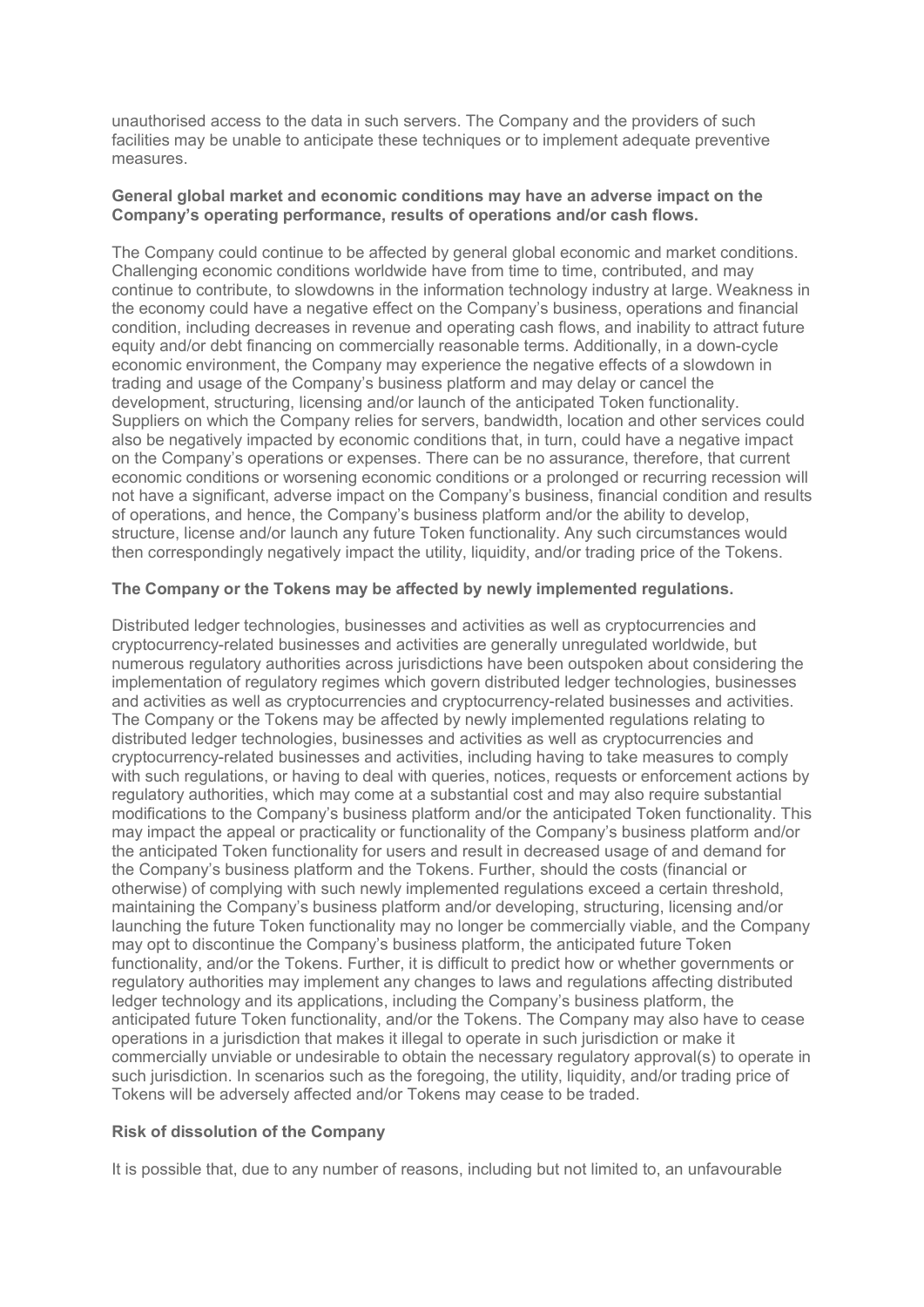fluctuation in the value of the cryptographic and fiat currencies and a decrease in the Token's utility due to negative adoption of the Company's business platform, the company business platform may no longer be viable to operate and the Company may dissolve.

#### The Tokens may be affected by the Company's decisions

Because Tokens currently confer no governance rights of any kind with respect to the Company, all decisions involving the Company will be made by the Company and at its sole and absolute discretion, including, but not limited to, decisions to discontinue the Company's business platform, or to sell or liquidate the Company. This does not preclude Token holders from voting on various actions for the benefit of the Company in the future. Any of these decisions could adversely affect the Company's business platform and the Tokens.

## There may be unanticipated risks arising from the Tokens.

Cryptographic tokens such as the Tokens are a relatively new and dynamic technology. In addition to the risks included in the above discussion of risk factors, there are other risks associated with your purchase, holding, and use of the Tokens, including those that the Company cannot anticipate. Such risks may further appear as unanticipated variations or combinations of the risks discussed above.

# 9. PRIVACY POLICY

By purchasing Tokens, you agree to your personal data, (i.e., your e-mail address, name, address and other details personal to you) being processed by the Company for its business purposes or the purposes of building, promoting, and communicating (about) the Company's business platform and the Tokens. The Company agrees to keep your email address and other personal data private and not share it with the public (e.g., by including it on any external lists or selling to any third parties) without explicit consent on the part of the Token holder.

# 10. DISCLAIMER

The presentation of the Available Information is solely for informational purposes. Anyone interested in purchasing Tokens and participating in the Token Sale should consider the various risks prior to making any kind of decision in respect of the Token Sale. The Available Information does not comprise any advice by the Company or by the Company Representatives, or any recommendation to any recipient of the Available Information, by the virtue of any participation in the Token Sale or otherwise. The Available Information does not necessarily identify, or claim to identify, all the risk factors connected with the Company, the Company's business platform, the Tokens, the Token Sale, any future Token functionality or the Available Information. All the participants must make their own independent evaluation, after making such investigations as they consider essential, of the merits of participating in the Token Sale and after taking their own independent professional advice. Any participant in the Token Sale should check with and rely upon their own investment, accounting, legal and tax representatives and consultants in respect of such matters concerning the Company, the Company's business platform, the Tokens, the Token Sale, any future Token functionality and the Available Information and to assess separately the financial risks, consequences and appropriateness of the purchase of Tokens, or if in any doubt about the facts set out in the Available Information. A purchase of Tokens comprises considerable risk and might involve extraordinary risks that may lead to a loss of all or a significant portion of monies or monetary value utilised to acquire Tokens. Participants in the Token Sale are urged to completely understand, be aware of and accept the characteristics of the Company, the Company's business platform, the Tokens, the Token Sale, any future Token functionality and the Available Information. If you are not prepared to accept any or all of these